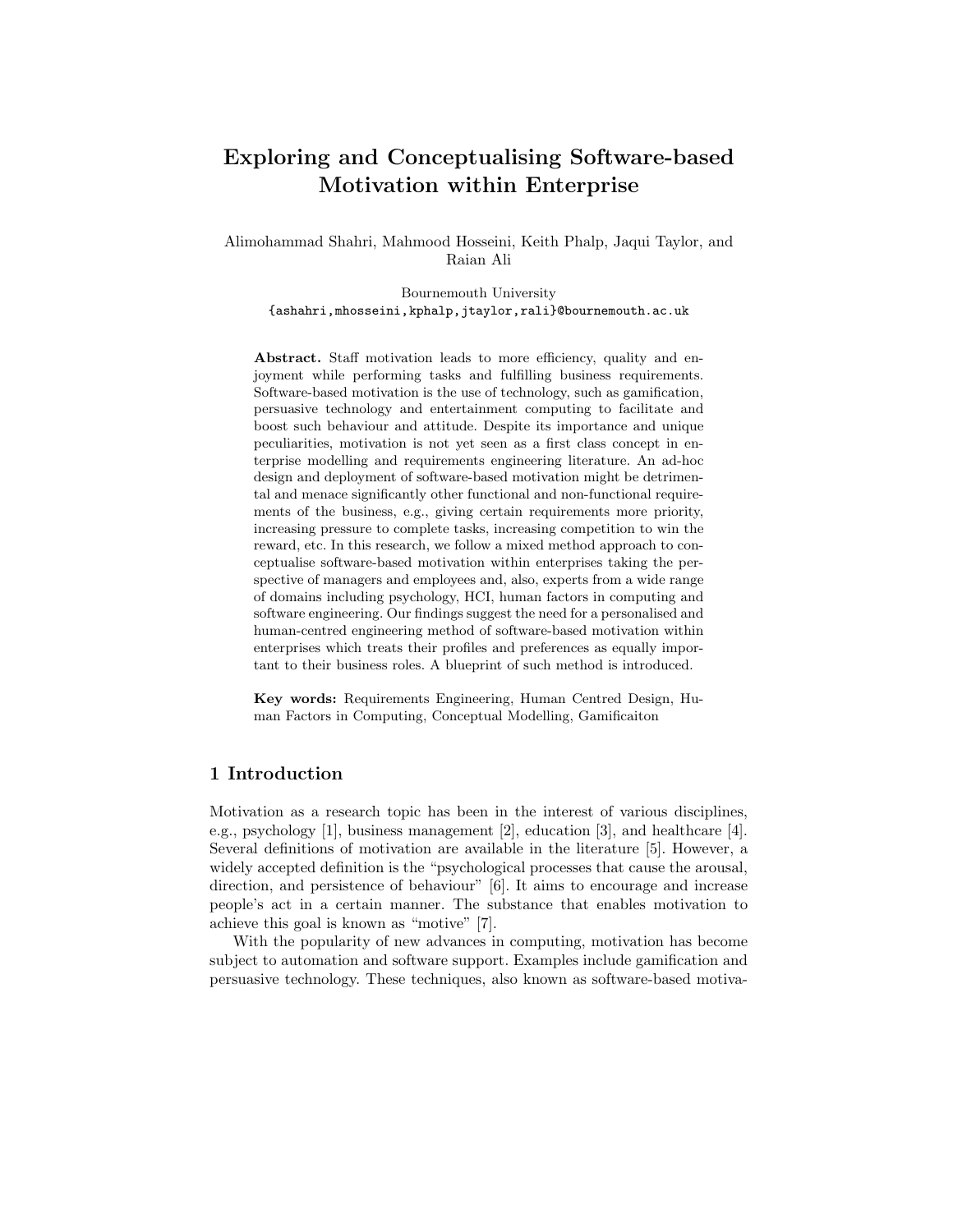tion (SbM) [8, 9], aim to change users' behaviour towards a desired one through persuasion, social influence, and rewarding, but not coercion [10].

Enterprises endeavour to help employees achieve their goals and facilitate tasks. Motivation aims to encourage social actors such as employees to do their tasks and interact efficiently to achieve business goals and quality requirements of the enterprise such as productivity. It is also meant to achieve social requirements such as sense of membership, loyalty and mental well-being within workplace [11]. Hence, motivation is not a standalone requirement but a supplementary one which is meant to improve the fulfilment of other requirements.

Although there are several instances of successful implementations of SbMs available in the literature [12], we argue that ad-hoc introduction of such technique to an enterprise may be detrimental and lead to adverse and undesirable impacts [13, 11]. There are various situations where the use of SbM may leave negative effect on the enterprise, e.g., if SbM is not designed carefully, it may put employees in situations that can persuade them to sabotage the performance of others where possible, in order to gain more points for their faction. This can happen especially when two or more groups are competing on gaining points, and one member of a group is delegated a task which ultimately is in benefit of a group, other than the group of the person the task is delegated to.

Therefore, we advocate the need for a systematic introduction of SbM to an enterprise. This requires consideration of various characteristics of the motives and their compatibility with goals and tasks they are meant to support. Furthermore, there is a need for considering the social actors who are subject to the desired behaviour change and their roles and inter-relations. Considering the preferences of all enterprise staff on SbM is challenging and to some extent impossible if the staff are high in number. As a solution to tackle this problem, the use of personas is proposed in [9] which advocates the clustering and grouping of employees with similar preferences and requirements with regards to SbM and furthermore, provides the constituents necessary to create personas with references to SbM. Clustering employees into a set of personas helps designers to focus on a limited number of preferences and requirements about SbM. In case the personas are created carefully and a representative sample of employees were involved in the requirements elicitation phase, every employee in the enterprise should be able to feel related to at least on of the personas in the set.

In this paper, we build on top of our initial statement in [8, 9] and conduct a three-phase empirical study to explore the facets that need to be catered for when introducing SbM to an enterprise. We provide a thematic mapping to support a systematic integration of the concept within its organisational ecosystem at the early stages of software engineering, i.e., requirements engineering. Our results are meant to aid software engineers in the analysis and design of SbM that is effective, sustainable and compatible with the rest of the enterprise. We also propose a requirements-driven conceptual architecture for an integrated and holistic engineering framework.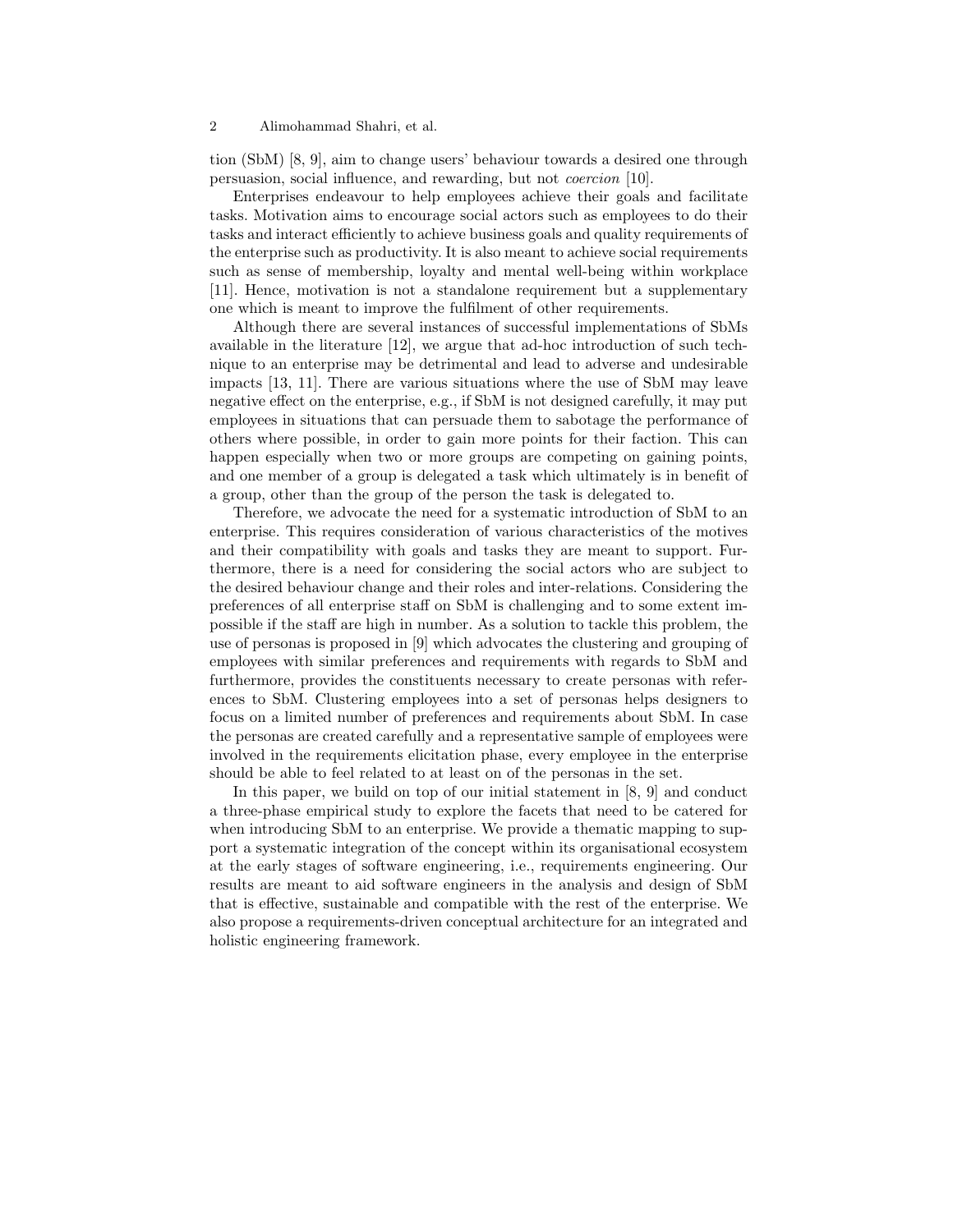### 2 Background and Research Motivation

In this section, we discuss persuasive technology as a representative technique for SbM. We will also highlight various concerns and design issues to be addressed when introducing the concept to an enterprise and, hence, motivate this research.

According to [14, 10], persuasive technology is mostly referred to as a technology which aims at changing human behaviour through persuasion and social influence, not through force and threat. Fogg introduced a model for persuasive design, the Fogg Behaviour Model (FBM) [10]. This model considers three main drivers necessary for human persuasion: motivation, ability, and triggers. FBM sets the target behaviour and suggests that the three mentioned drivers define how the behaviour can change towards achieving a desired target.

Both ability and motivation have direct impacts on the likeliness of achieving target behaviours, for instance, if the ability to perform a task is high, but the motivation is low, e.g., visiting a website regularly, then it is unlikely for the person to perform the desired behaviour. Moreover, if the motivation is high, but the ability is low, e.g., buying an expensive phone, it is still unlikely for the person to perform the desired behaviour. However, when both the ability and the motivation are high, e.g., a reasonable offer on the phone, the likelihood of achieving the desired behaviour increases accordingly. The third factor in the model is trigger and timing. In addition to motivation and ability, the presence of a trigger at the right time is essential for the desired behaviour to occur.

It is assumed that within an enterprise, employees are already assessed to have the ability to perform the tasks assigned to them. This means that ability, as a driver for persuasion, already exists in employees. Besides, employees are always informed of the tasks they need to perform and the time-line needed for the task to be accomplished. Therefore, trigger and timing is also already present for employees in the enterprise. However, according to Fogg's model, the lack of motivation as the third driver in employees can be the main cause that they are not persuaded to perform a desired behaviour. Therefore, there is a need for thoroughly investigating methods that can increase motivation in employees, its potential complications, and possible solutions to these complications.

According to [10], persuasive technology tools aim at easing behavioural change by means of interactive products. FBM consists of seven types of persuasive tools: tunnelling, tailoring, reduction, suggestion, surveillance, selfmonitoring, and conditioning.

Tunnelling refers to leading the users through pre-defined structures of events that has to be performed step-by-step. Tailoring tries to provide users with personally relevant information regarding their work performance. It tries to attract employees attention by customising information related to themselves, as it is believed that people pay more attention to the information if they believe it is customised for them [15]. Reduction aims at changing the behaviour of its users by simplifying a complex task to smaller task. This can be achieved by removing some of the steps necessary to perform the task, usually via technology, e.g., automating repetitive tasks. Suggestion tries to persuade users to perform certain behaviours by providing reminders on certain times. In case the suggestion seems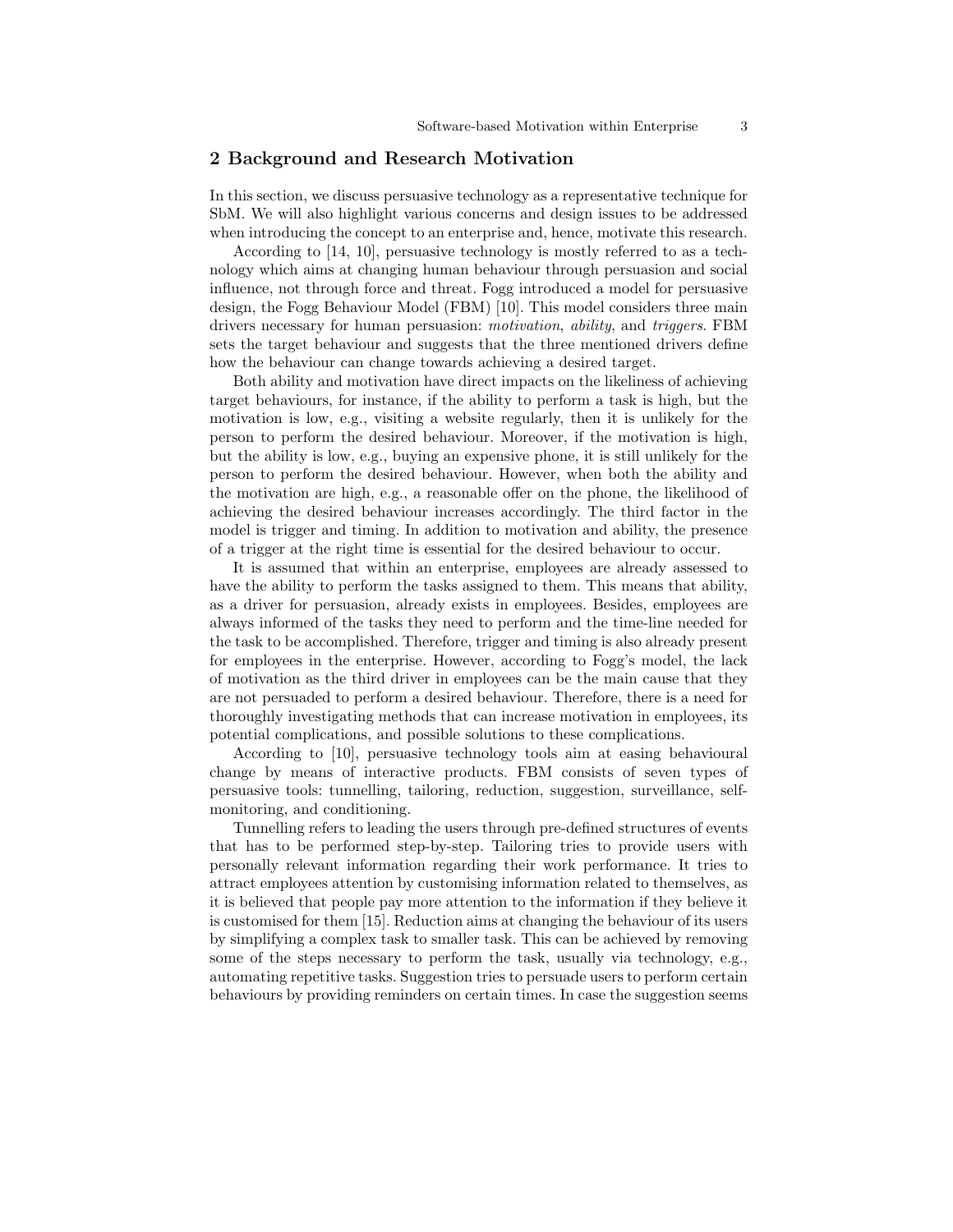rational to the user and is on the right time, it can motivate users to perform desired behaviours, e.g., a break reminder after a certain amount of continuous use of the computer. Self-monitoring tries to persuade users by creating the possibility of monitoring self-progress for self-motivated users. Surveillance aims at using social and peer pressure by capturing performance information from users and making decisions based on the collected information.

Surveillance in enterprise seems to be more acceptable when employees involved in it have work-related interactions with each other [16, 17]. However, their usage within enterprise is argued to cause conflict amongst peers [18], or reduce quality of work despite increasing productivity [19]. It can also create ethical issues related to privacy of the users [10, 11], or put pressure on employees and menacing their social and mental well-being within the workplace [11]. Finally, conditioning uses the information collected via surveillance to provide tangible or intangible rewards for users. However, in addition to a positive reinforcement, such as rewarding, a negative reinforcement could be introduced, conveying there could be a punishment for not achieving certain behaviours.

There is a trend in enterprises towards using SbM to increase motivation in employees. Authors in [20] developed an SbM to help novice users learn  $AutoCad$ through motives, such as gaining rewards, time pressure, and levelling up. This was perceived positively by users and increased their engagement, enjoyment, and performance. Despite several successful examples of SbM in the literature [12, 21], there is still lack of systematic approaches for designing and implementing SbM in enterprises. The literature also has scarcely addressed potential adverse side effects of ad-hoc implementation of SbM in an enterprise [13, 11].

# 3 Methodology

This research has followed a mixed method approach in order to explore and understand SbM in depth. A three-stage empirical study was conducted: firstly, a qualitative interview with six experts in the field of SbM as the exploration stage, secondly, a quantitative questionnaire with comment boxes to allow for further explanations with 40 expert participating as the confirmation and enhancement, and lastly for confirmation purposes, a qualitative interview with 22 participants from users' and managers' point of view.

#### 3.1 Exploration

This research used interviews to elaborate on initial observations about the diversity of views on SbM, its design principles, its advantages and disadvantages, ethical concerns, evaluation metrics, and also to obtain insights and clarifications from experts in this field. The results of this stage were used to design the questionnaire for the next stage. The interviews followed a semi-structured approach in order to communicate thoughts with experts and allow them to add additional insights that were not thought of prior to the interview. The interviews were recorded and further questions were asked when elaboration was needed.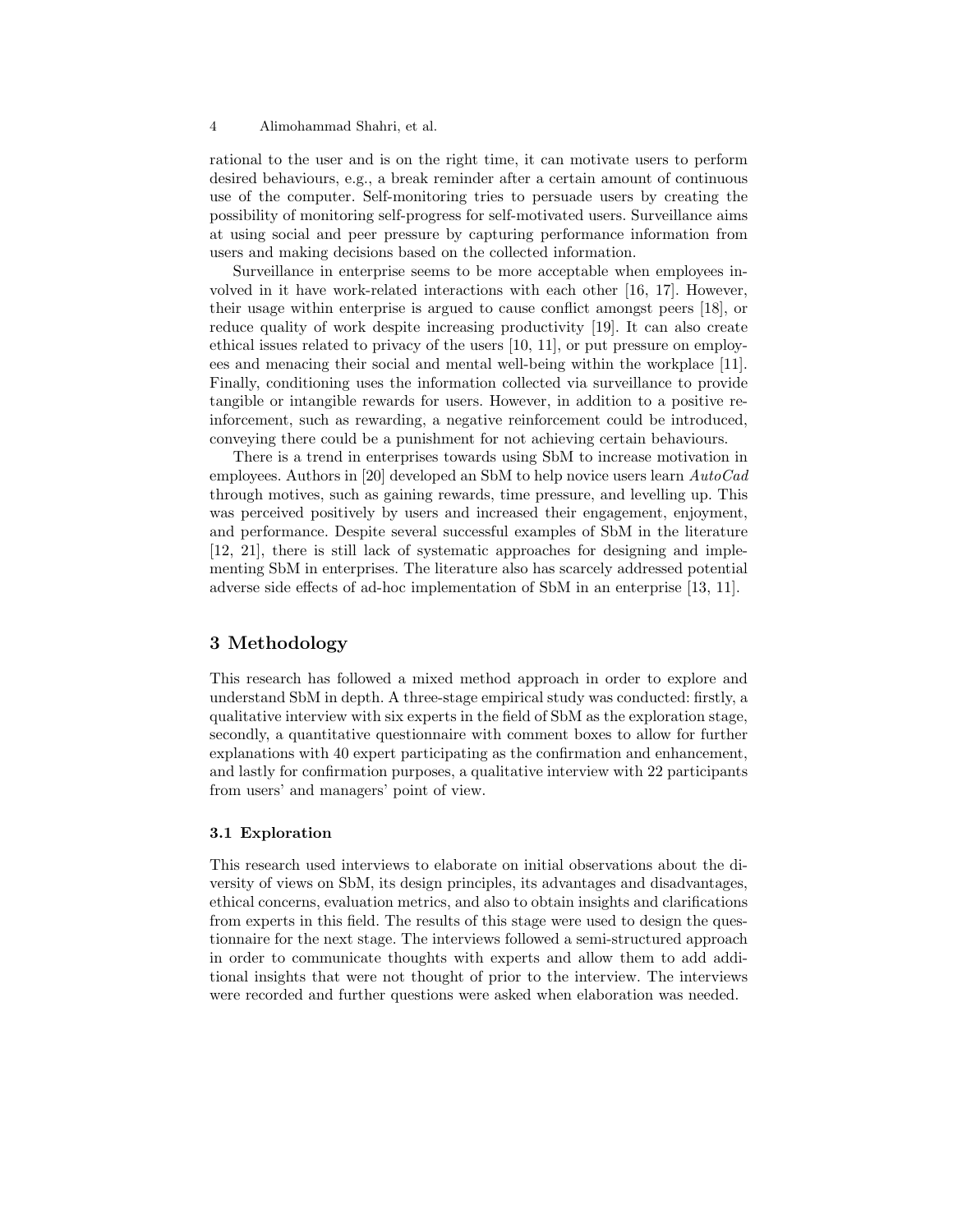Six experts participated in the interview. Four of the interviewees were academics, and two came from industry. Three of them were involved in developing theoretical frameworks and three others have developed and applied SbM in practice. All the interviews were recorded and transcribed. The text was then content-analysed to extract important issues related to SbM. These issues were then grouped together to form a number of themes. Two researchers worked on the analysis, and in case of a disagreement, a third researcher was consulted to make a final decision. The questionnaire items, discussed in the next section, were formed based on the agreed themes.

#### 3.2 Confirmation and Enhancement

In this stage, an expert survey with open ended questions was performed to confirm and enhance the views, perspectives, and opinions obtained via the literature review and interviews with experts in the first qualitative stage. The survey comprised a total of 13 sections. Five questions were about the expert profile and general choices, e.g. whether they wish to be sent the results. The other eight questions focused on diverse aspects of SbM in general and Gamification in particular. A total of 71 sub-questions were embedded in these eight questions. These questions were designed as multiple choice questions, provided with an open text box at the end of each general question for participants to put any additional comments. The questionnaire was pilot tested on two participants and refined to ensure ambiguity is removed. No data were collected from these tests. The qualitative responds were statistically analysed and expert comments at the end of questions were content analysed by two researchers and a third researcher was involved when a disagreement occurred.

To ensure that all participants had solid expertise in the field, the survey was completed by invitation only. Authors of peer-reviewed and published papers were invited via email to take part in the survey. Our selection criteria of experts in this stage were similar to those that were followed in the qualitative stage. Experts from different affiliations, e.g., industry and academia, and various backgrounds, e.g., psychology, game design and social sciences, were invited to ensure a diversity of opinions.

#### 3.3 Clarification

The clarification stage was designed to clarify the findings of the first two phases from the perspective of users. Diversity in users' roles in the enterprise was the focus and 22 people were interviewed. The selected participants were familiar with SbM and used computers as a main medium for their jobs. Diversity in age, gender and work domain was also ensured, including 16 males and six females, and their age ranged from 25 to 58 years old.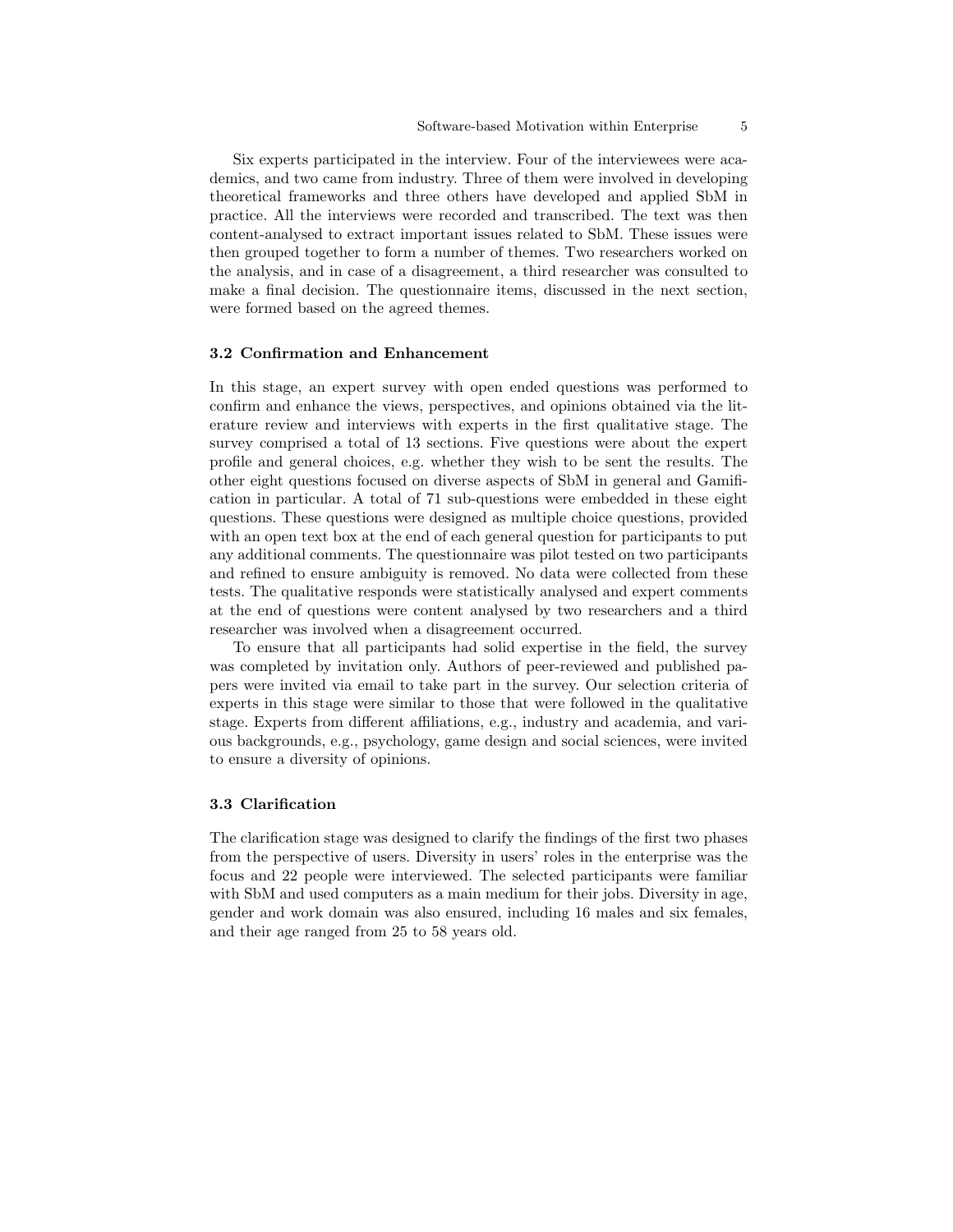# 4 Results

In this section, we report and reflect on the results of our literature review and empirical studies. We provide the constituents that shape SbM and its users' requirements and preferences.

### 4.1 Software-based Motivation: Elements and Properties

Various elements, properties, and aspects of enterprises can influence the development of SbM to increase productivity and keep the social and mental wellbeing of the actors at a desired level. A thematic analysis of our findings following the six stages as recommended in [22], helps us to form three thematic areas that could help identify constituents that influence the perception of SbM amongst its actors. There are three aspects in enterprises with SbM implemented in them that can influence the perception of employees about SbM. Identifying attributes related to these aspects can help achieving a more preferred design of SbM by employees. These attributes relate to the tasks that SbM is being applied to, the rewards that are being introduced, and the information it is capturing. An initial thematic analysis of these findings is depicted in Table.1.

|            | Reward                  | Policy        |                                                  |  |
|------------|-------------------------|---------------|--------------------------------------------------|--|
| Motivation |                         | Nature        |                                                  |  |
|            |                         | Strategy      |                                                  |  |
|            | Tasks                   | Uniformity    |                                                  |  |
|            |                         | Measurability |                                                  |  |
|            |                         | Subjectivity  |                                                  |  |
|            |                         | Standard      |                                                  |  |
|            |                         | Nature        |                                                  |  |
|            |                         | Values        |                                                  |  |
|            | Captured<br>Information | Visibility    | Everyone                                         |  |
|            |                         |               | Relevant Colleagues                              |  |
|            |                         |               | Managers                                         |  |
|            |                         |               | Self-only                                        |  |
|            |                         |               | Personal Information                             |  |
|            |                         |               | What is Stored Work Related Detailed Information |  |
|            |                         |               | General Information<br>Information               |  |
|            |                         | Element       | Competition                                      |  |
|            |                         |               | Collaboration                                    |  |

Table 1: Initial Thematic Map for Conceptualising Software-based Motivation

This study enhances the thematic mapping illustrated in Table. 1, forming two distinct thematic areas that can have influence on the preferences and perception of SbM amongst employees in an enterprise. The two main themes derived from the findings are the *environment* and *motives*.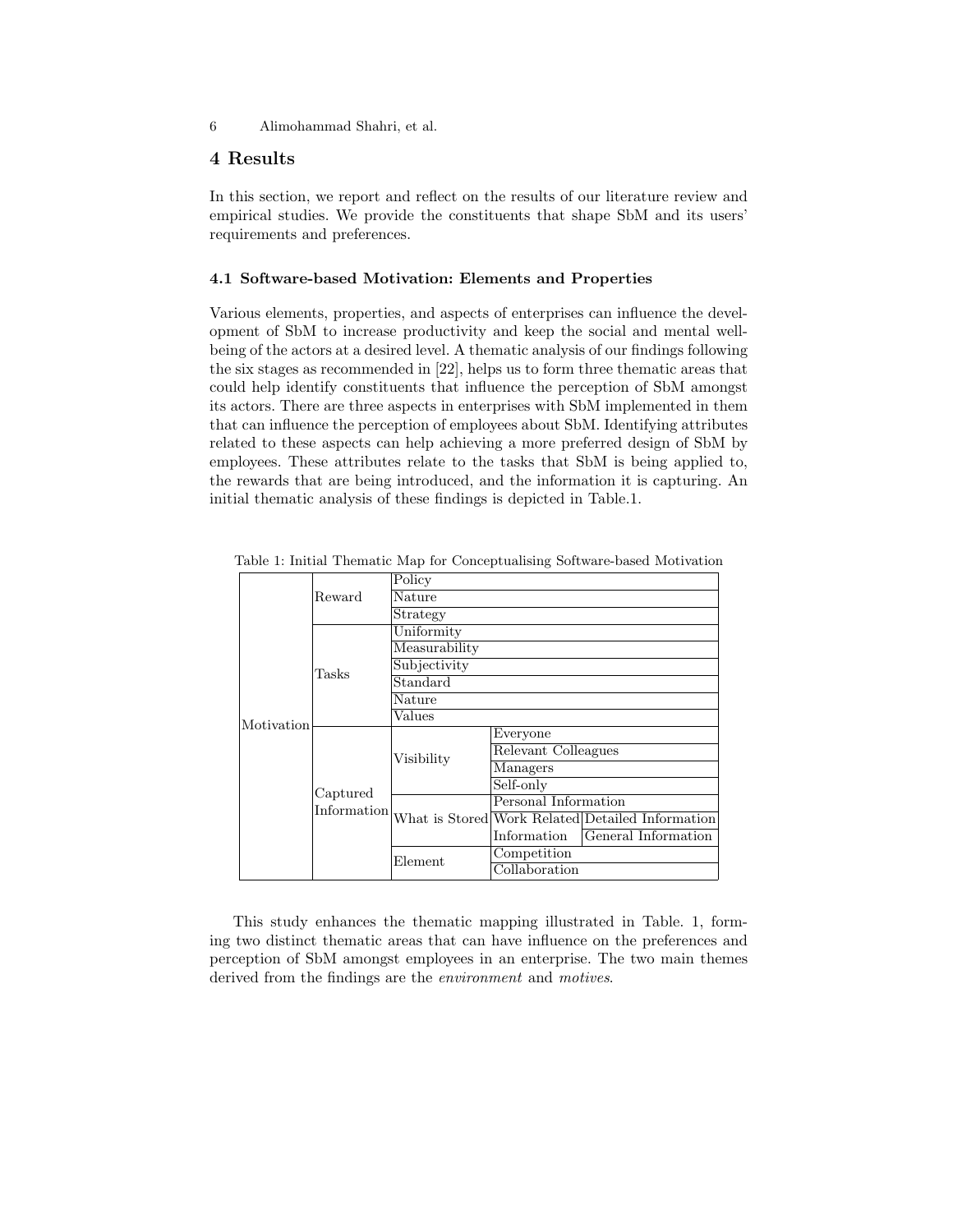Environment: This refers to the intended enterprise in which SbM is introduced. This theme area consists of five sub-themes that can affect the success of SbM. These sub-themes are roles, values personas, tasks, and relations. The full thematic map related to the environment is provided in Table. 2.

Roles: One of the very important aspects of any enterprise that can influence the success of a design for any SbM is the roles that are available in that environment. It is important know what roles exist in the environment, and who are the employees responsible for these roles. Roles and employees responsible for them carry information that can lead to detection of potential design problems in SbM. These information will be discussed further in this sub-section.

Value: This is a very important aspect of the enterprise that should be known to the designers of an SbM at early stages of the design. This defines the values of an enterprise that SbM should comply with. The values should be clearly defined before starting the design of any SbM as failure in eliciting correct values of the enterprise may hinder the ultimate goal of introducing SbM.

Tasks: Each task has three attributes that define which motives are suitable to be assigned to them through SbM. Uniformity, measurability and subjectivity are these attributes. Uniformity seeks to identify whether all employees go through a similar process for performing the task, or intellectual effort and creativity of employees are required. This concerned many employees as they were worried about the SbM being able to identify their additional intellectual effort and creativity. Next attribute is the possibility of measuring the outcome of the tasks. A number of employees stated not only their tasks are not uniform, but the outcome of their job is not measurable and trying to measure their efforts through numbers is either not possible or will diminish their actual effort. The last attribute for the tasks is whether the task is quality oriented or quantity oriented. Many employees stated that if they are performing quality-oriented tasks, they will not like being compared with other employees that perform quantityoriented tasks, as "it is much easier to gain points if quantity is needed."

Relations: Relations defines possible interactions of elements in the enterprise that can influence the outcome of SbM when introduced to an enterprise. Relations could be between Roles, between tasks, between roles and tasks, and between various roles and tasks. In the following we describe these relations.

Our analysis showed two relations between roles could exist. One is a supervision relation. This relation gives privilege to the supervisor to monitor the performance and work-flow of the supervisee. Identifying this relation can aid the design of SbM to decide who should be given access to whose work information. In case a visibility to work information of a role is given to another when there is a lack of supervision relation between these two roles, some participants stated that this may lead to such stress that not only will this affect their productivity, but also they may decide to stop working within that enterprise under. The other relation between two roles could be a promotion relation. This means one role has the potential of being promoted to some other roles in the enterprise. This relation makes it possible to identify a possible conflict of interest in the enterprise and propose an SbM design that prevents it. To delve more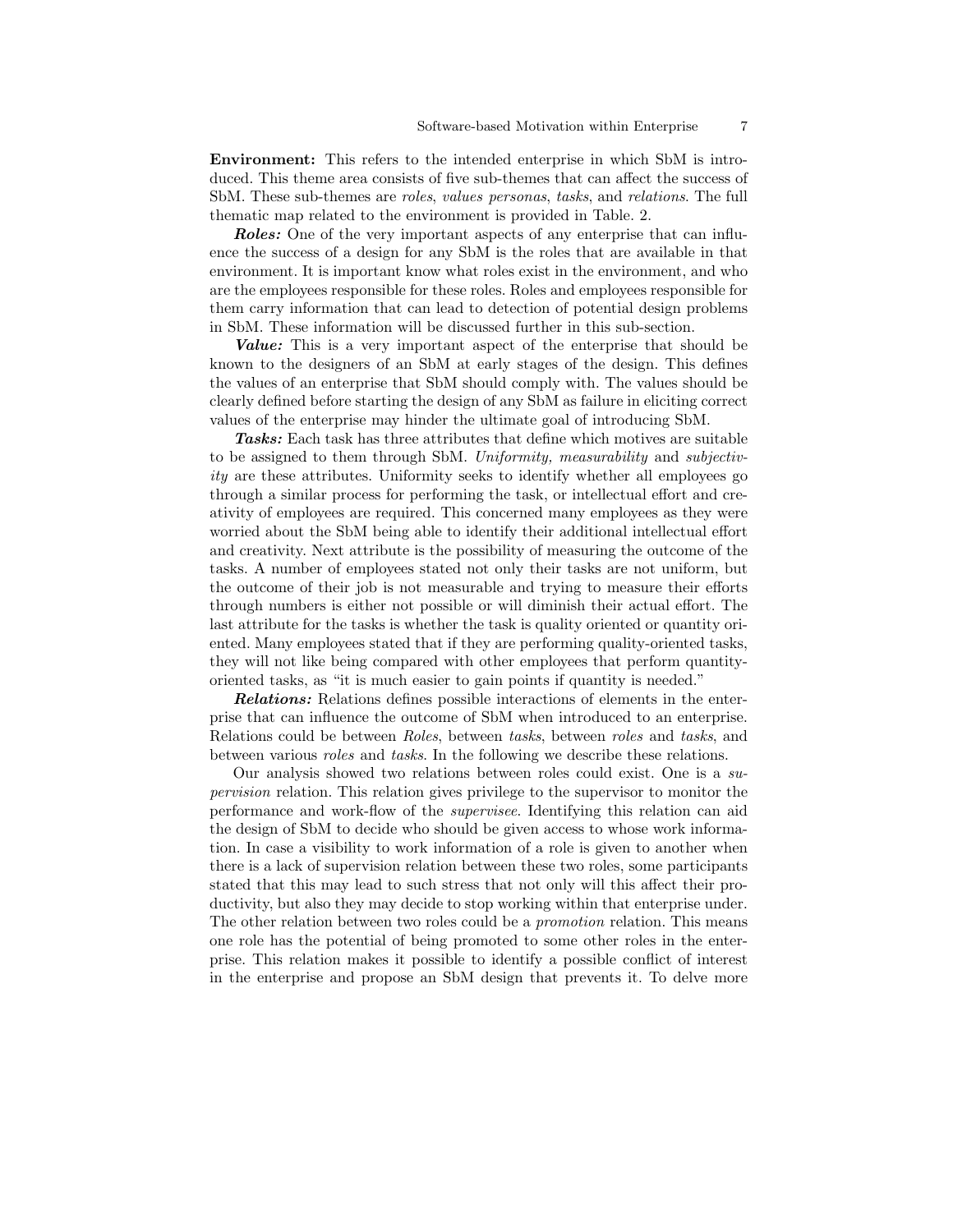into this, a situation can be assumed where a role is responsible for training new recruits that are supposed to join the same team that this trainer is a member of. Promoting competition in this particular team may persuade the trainer to put less required effort in training new recruits to avoid emergence of potential competitors in the team.

Moreover, our analysis suggests there exists one relation between two or more tasks that may influence the design of SbM and that relation is a dependency relation. This relation means the commencement of a task may rely on the outcome of another. This relation becomes important in various situations, e.g., it can create stress and tension if an employee in the enterprise is not able to start the task and gain the designated points merely as a result of relying on another task which has not been delivered on-time.

Beside the clear relation of performing a task between a task and a role, it is important to know if there is a genuine interest in performing the tasks by responsible roles. There are ways of detecting if roles are interested in performing tasks, e.g., the use of group dynamics, which are out of the scope of this investigation. However, having the information regarding the interest of the role towards specific tasks can help designers to introduce motives that can make tasks more interesting to perform through a rewarding mechanism, or avoid a rewarding mechanism when there is already a genuine interest towards the task available, in order to prevent interference with the present intrinsic motivation.

**Personas:** Eliciting the preferences, needs, and requirements of SbM users is a necessity. By virtue of various circumstances, it may not be always feasible to elicit all users' requirements, or have a coherent collective decision available due to the diversity of opinions. Therefore, personas can be used in order to create clusters of users with similar SbM preferences [9]. This can help software designers to focus on the requirements, needs, and preferences of a set of personas. Although this solution may not lead to an SbM that satisfies all needs and preferences of all individuals, however, it will enable software designers to develop an SbM which can satisfy a considerable portion of requirements and preferences of a substantial number of users. For the sake of evolution, individuals may provide feedback to enhance or customise personas to become more representative of the actual employees.

Motives Another new main theme is the motives introduced to the workplace. Various aspects of motives should be known in the development of SbM, also available in Table 3.

**Reward:** This is one of the main drivers that increases motivation in employees. If the reward is appealing for the employees, they may be persuaded to perform as desired. However, it is necessary for an SbM design to align the rewards with the environment it is being introduced to. Our results show that the policy of rewarding has three attributes, competition, collaboration, and performance. A reward can try to increase employees' motivation through competition and/or collaboration, based on their performance. However, there is a set of combinations of these policies that can influence how employees may react to the rewarding policy. As an instance, when the reward is promoting group competi-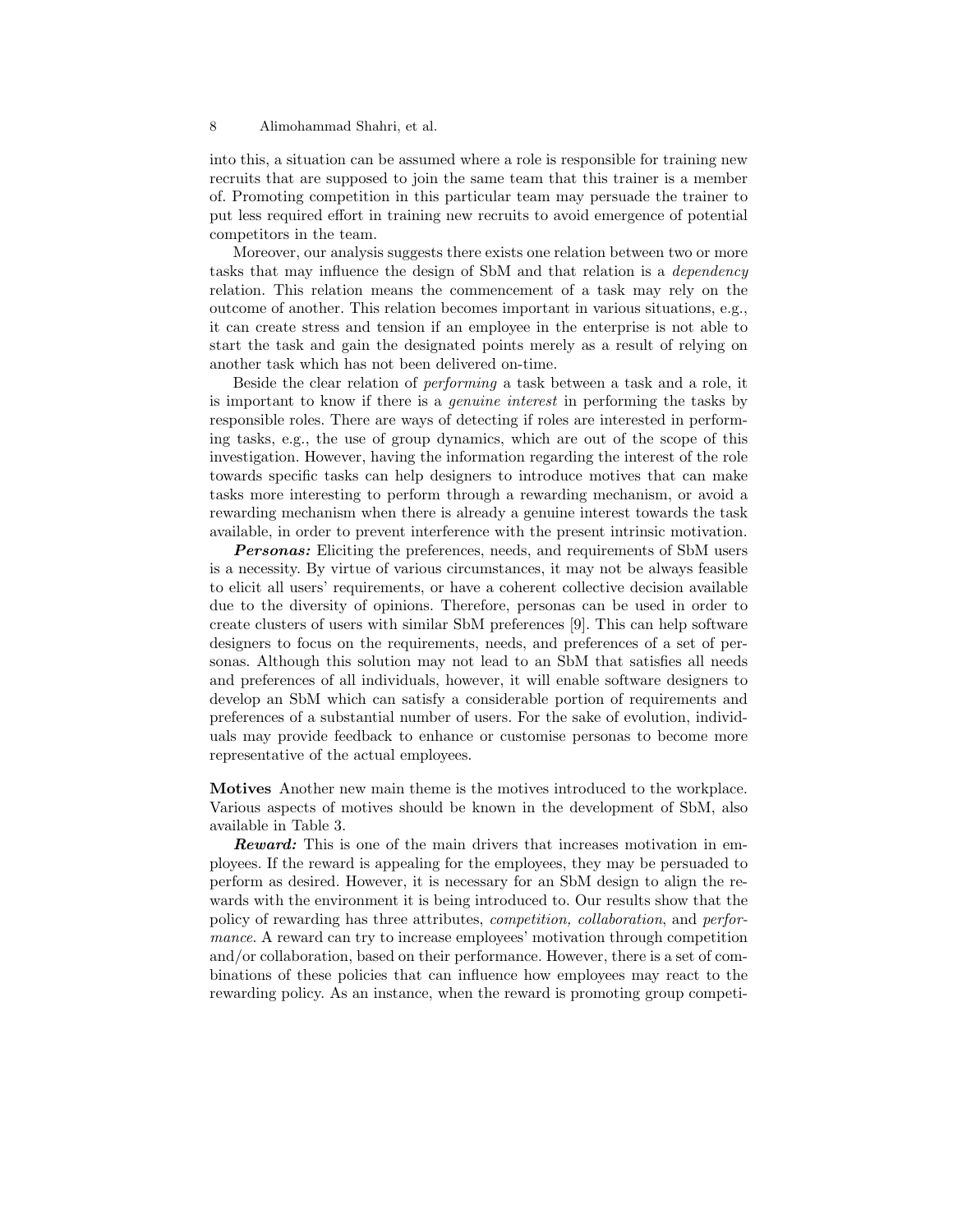|             | Roles                               |                             |                              |  |  |  |
|-------------|-------------------------------------|-----------------------------|------------------------------|--|--|--|
|             | Values                              |                             |                              |  |  |  |
|             |                                     | Uniformity                  |                              |  |  |  |
|             | Tasks                               | Measurability               |                              |  |  |  |
|             |                                     | Quality-oriented            |                              |  |  |  |
|             | $\frac{1}{\sqrt{\text{Task Role}}}$ | Role Role Task              |                              |  |  |  |
|             |                                     | Task Task                   |                              |  |  |  |
|             |                                     |                             |                              |  |  |  |
|             |                                     | Role Role                   |                              |  |  |  |
|             | Persona                             | Incentives                  | Quality based                |  |  |  |
|             |                                     |                             | Availability                 |  |  |  |
| Environment |                                     |                             | Value                        |  |  |  |
|             |                                     |                             | Chance of Winning            |  |  |  |
|             |                                     | Performance                 | Frequency                    |  |  |  |
|             |                                     |                             | and Feedback Generation Type |  |  |  |
|             |                                     |                             | Self-only                    |  |  |  |
|             |                                     | Privacy                     | Acquiaintance                |  |  |  |
|             |                                     |                             | Managers                     |  |  |  |
|             |                                     |                             | Everyone                     |  |  |  |
|             |                                     | Goal Setting                | Control Over Setting         |  |  |  |
|             |                                     |                             | Opt-out Possibility          |  |  |  |
|             |                                     | Collaboration Collaborative |                              |  |  |  |
|             |                                     | Nature                      | Competitive                  |  |  |  |

Table 2: Thematic Mapping for conceptualising the Environment

tion based on the performance of each group, it may persuade some employees to rely on others and not perform at their best, whereas adding an individual performance monitoring could possibly prevent this problem.

The element of persuasion that a rewarding mechanism adopts is another important aspect. There are several scenarios that this could impact the success of SbMs, e.g., using social recognition may seem an effective element to increase motivation in employees. However, some employees stated they do not like the idea of being socially recognised as the best employees and if they are working in such environment, they will keep their performance at a lower level that they do not gain this provided social recognition through SbM. In addition, the nature of the reward is crucial as some of the employees not only did not find intangible rewards persuasive, but also very useless and a waste of resources.

In addition to all mentioned rewarding aspects, there is the rewarding strategy that the motive is employing. There are several attributes that employees may find appealing or demotivating, depending on each individual. One attribute is the transparency of rewarding, as many employees stated, it is necessary to be informed about the exact processes of receiving the rewards to avoid bias. Value and the chance of winning the reward seem to be effective attributes, some employees eager to have high value rewards even if it means lower chance of winning, and on the contrast, some others preferred lower value prizes with a higher chance of winning. Another important attribute is the way points are given. A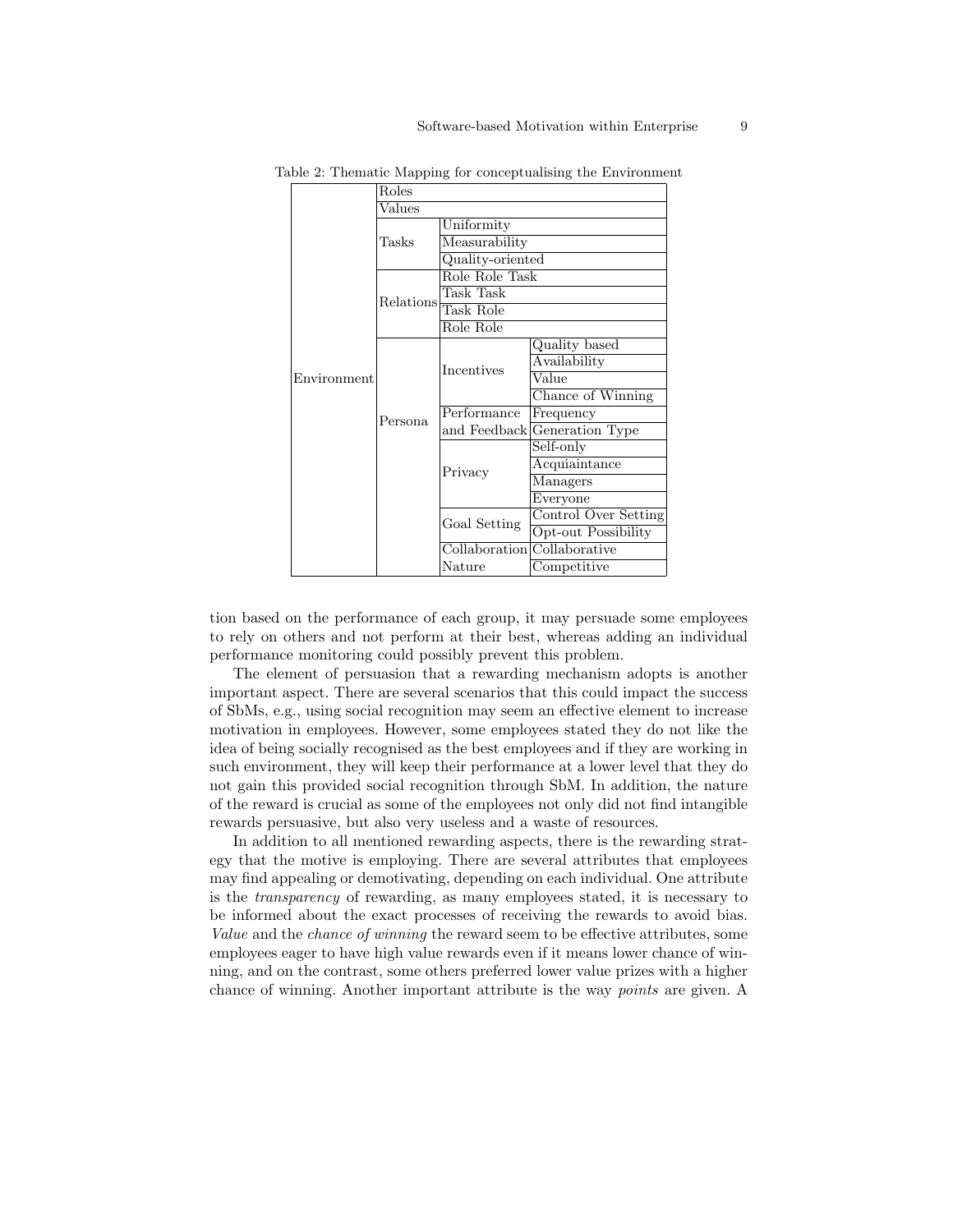|        |                         |                 |                      | Individual  |  |
|--------|-------------------------|-----------------|----------------------|-------------|--|
|        |                         |                 | Competition          | Group       |  |
|        |                         |                 |                      | <b>None</b> |  |
|        |                         |                 |                      | Individual  |  |
|        | Reward                  | Policy          | Collaboration        | Group       |  |
|        |                         |                 |                      | None        |  |
|        |                         |                 | Performance          | Individual  |  |
|        |                         |                 |                      | Group       |  |
|        |                         |                 |                      | None        |  |
|        |                         | Element         | Collaboration        |             |  |
|        |                         |                 | Social Recognition   |             |  |
|        |                         |                 | Communication        |             |  |
|        |                         |                 | Accomplishment       |             |  |
|        |                         | Nature          | Intangible           |             |  |
|        |                         |                 | Tangible             |             |  |
|        |                         |                 | Combined             |             |  |
|        |                         |                 |                      | True        |  |
|        |                         |                 | Transparency         | False       |  |
|        |                         |                 |                      | High        |  |
|        |                         |                 | Value                | Low         |  |
|        |                         |                 |                      | Balanced    |  |
|        |                         |                 | Chance of Winning    | High        |  |
| Motive |                         | Strategy        |                      | Low         |  |
|        |                         |                 | Points               | Pre-defined |  |
|        |                         |                 |                      | Calculated  |  |
|        |                         |                 | Reinforcement        | Positive    |  |
|        |                         |                 |                      | Negative    |  |
|        |                         |                 |                      | Combined    |  |
|        | Captured<br>Information | Visibility      | Everyone             |             |  |
|        |                         |                 | Acquaintance         |             |  |
|        |                         |                 | Managers             |             |  |
|        |                         |                 | Self-only            |             |  |
|        |                         |                 | personal Information |             |  |
|        |                         |                 | Work Information     | Detailed    |  |
|        |                         | What is         |                      | General     |  |
|        |                         | Stored          | Frequency            | Low         |  |
|        |                         |                 |                      | Medium      |  |
|        |                         |                 |                      | High        |  |
|        |                         |                 |                      | Real-time   |  |
|        | Techniques              | Conditioning    |                      |             |  |
|        |                         | Self-monitoring |                      |             |  |
|        |                         | Surveillance    |                      |             |  |
|        |                         | Tunnelling      |                      |             |  |
|        |                         | Reduction       |                      |             |  |
|        |                         | Tailoring       |                      |             |  |
|        |                         | Suggestion      |                      |             |  |

Table 3: Thematic Mapping for Conceptualising the Motives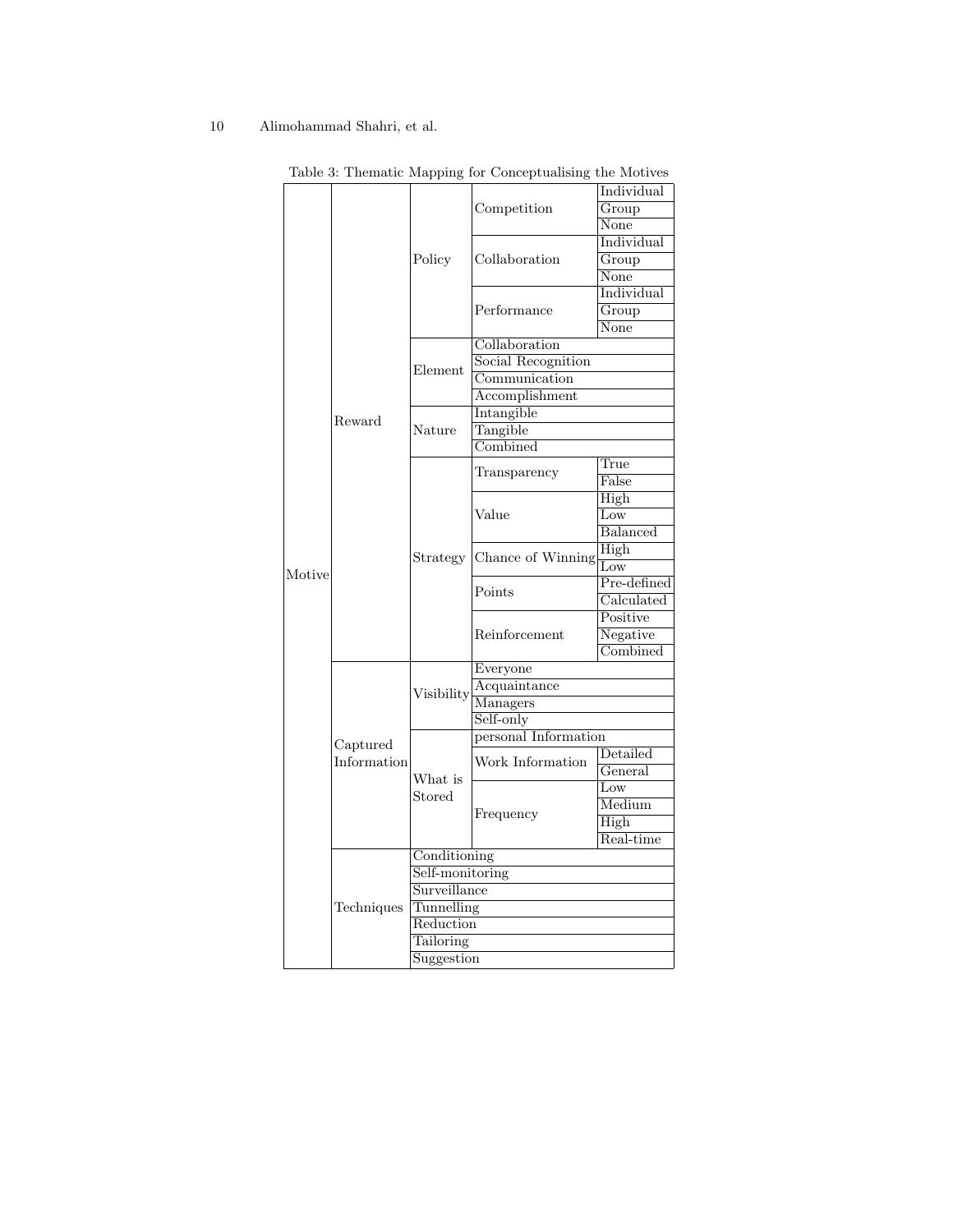proportion of the employees believed that a pre-defined set of points will remove bias, on the contrary, some believed that a "human touch" in the calculation of points can understand their work better and provide them with fairer points and detect if they did "exceptionally good". Finally, it is important to know if the enterprise wants to use positive reinforcement, negative reinforcement, or a combination of both. This is a very important attribute as the presence of a negative reinforcement may persuade employees to behave in a manner that they would not do otherwise, e.g., cheating in order to gain more points.

Captured Information: In addition to rewarding, it is important to decide what attributes the *captured information* by means of SbM will have. Employees may care about the captured information by means of SbM from two perspective. *Visibility* of the captured information to others in the enterprise, and what is stored as the information. Depending on the preferences of employees, they may agree for *everyone* in the environment to have access to their information, especially if they are seeking social recognition. However, this is not true for all employees, as some may even totally disagree with their managers having access to their information for personal reasons, despite their tremendous positive performance. It is also important for employees to know what is stored about them by means of SbM. Employees were concerned about the ability of SbM in collecting personal information about them, e.g., detecting their mood throughout the working hours by the use of cameras and face detection technologies. However, mainly they found it acceptable for their general working information to be collected, yet a detailed collection of information was not deemed acceptable. The main concern was about managers being able to detect employees work patterns by looking at the collected information.

Another attribute of the captured information is the frequency of collecting the information. Employees showed various preferences, from lower frequencies as they wanted to "enjoy the feeling of accomplishment" without knowing how well they did the task in numbers and have an element of "surprise at the end of the week", to real-time collection of the information to know exactly how they are performing and decide to put more efforts where necessary.

Techniques: Motives can employ conditioning, self-monitoring, surveillance, tunnelling, reduction, tailoring and suggestion, described in section 2, as tools to increase motivation via SbM. It is important to know how motives use these techniques as these persuasive techniques rely heavily on the perception and preferences of its users, which may be in some cases conflicting.

Conditioning: This technique may be well perceived by some users and increase their motivation, and in some others, it may create problems. As an example, when the introduced motive is using the conditioning tool, some actors may find virtual badges motivating, some others may find it useless or even stressing when it is difficult to achieve.

Self-monitoring and Surveillance: These two persuasive techniques can be perceived differently by individuals. For example, some participants stated that they really like to have their information available to their managers. They argued that this will enable them to enhance their image in their managers'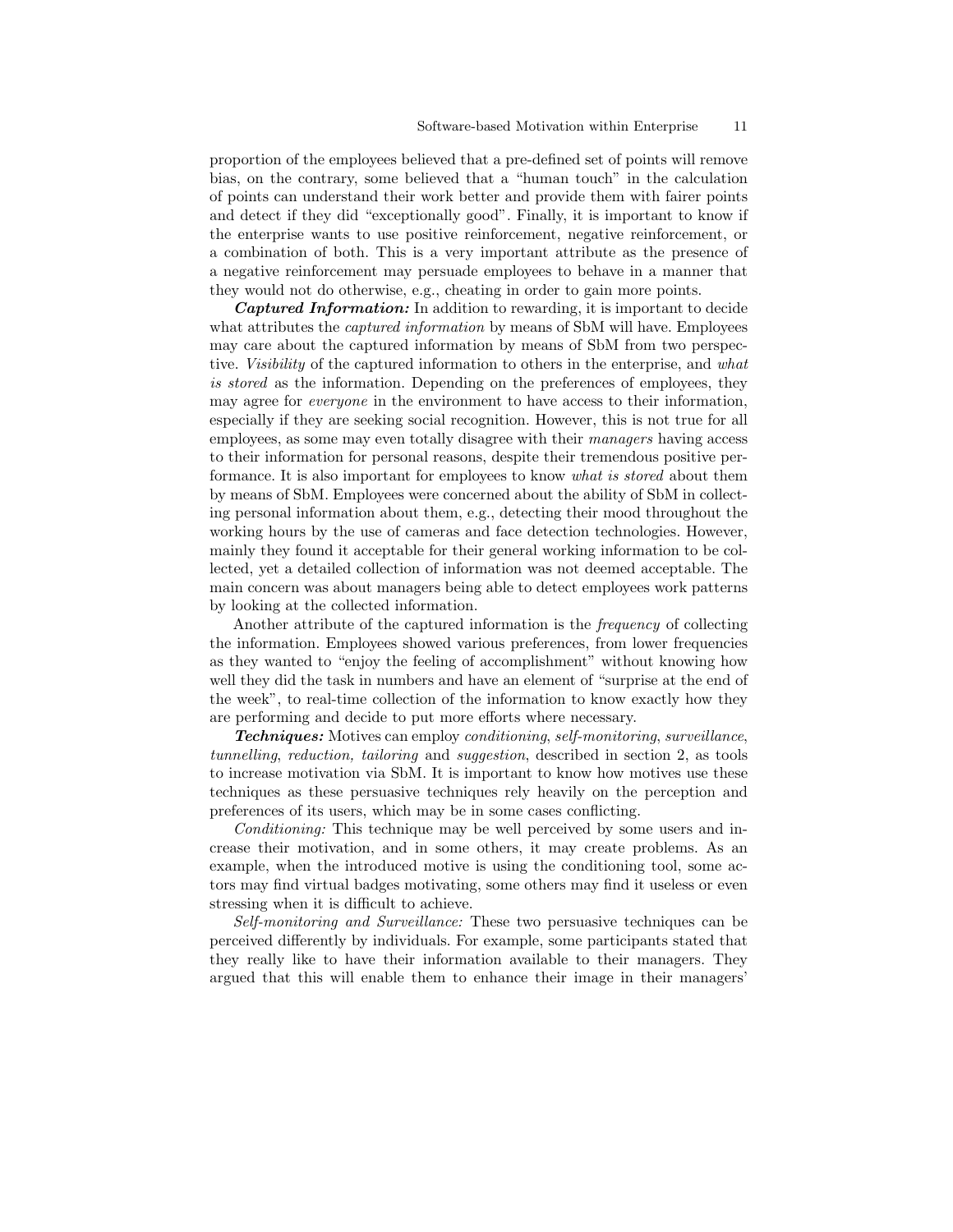mind as hard-working employees. However, other participants raised the issue that SbM can capture and store information that is not possible to capture otherwise, e.g., the exact time an employee was either working or idle. This was the concern of some employees, mentioning this would create a very high level of pressure on them as they would think the "big brother is watching them".

Tunnelling: Tunnelling can also be perceived differently. A number of participants mentioned that they would really appreciate having their tasks broken down to smaller chunks and finding it helpful in increasing their productivity. Some others stated that this will limit them and take away their freedom on how to perform their job. Hence, they found it not motivating.

Tailoring: As mentioned in section 2, tailoring tries to provide employees with customised information, such as periodic feedback. Employees may find it very helpful in order to track their performance and identify areas that need more focus to be enhanced. However, the way the feedback is generated and the frequency of updating it is where employees may differ in their preferences. Failure in aligning this with the employees preferences may lead to an increase in their level of stress and mental pressure in the enterprise.

Reduction: This technique tries to make complex tasks simpler, such as automating several tasks by just one click. However, some users may argue that the use of reduction minimises the control over how they can perform the tasks, stating this will make them to "work like a robot".

Suggestion: This tries to alert the employees about performing certain behaviours on specific times. The challenge here is to detect the current activity of employees and react accordingly, as some of the tasks that employees are performing may not be measurable or even detectable by the use of software.

### 5 Requirements-Driven Architecture for Motivation

Motivation is highly reliant on personal preferences of the staff it is being applied to. Therefore, it is beneficial to employ a user-centred design process for SbM in order to elicit users' requirements and preferences on SbM to ensure a more acceptable design from the perspective of users. Various aspects, e.g., contextual changes or a motive becoming boring over the course of time, may lead to a change in what employees find motivating. The dynamic nature of motivation demands an evolvable approach in order to empower detecting the need for evolution and alter the system according to the new needs and preferences. In the light of our findings, we sketch a blueprint for a conceptual architecture that facilitates a systematic evolvable user-centred design of SbM, depicted in Fig. 1.

Initially, we advocate the creation of personas, based on necessary persona constituents [9]. The identified personas can inform the design with the requirements and preferences of each persona. The provided requirements need to be further analysed by requirements engineers during the motivation requirements analysis. The thematic mapping provided in Table. 2, and Table. 3 can be utilised to identify the motivational requirements' meta-data related to the environment, and the motives. Furthermore, the knowledge-base may be updated at this stage.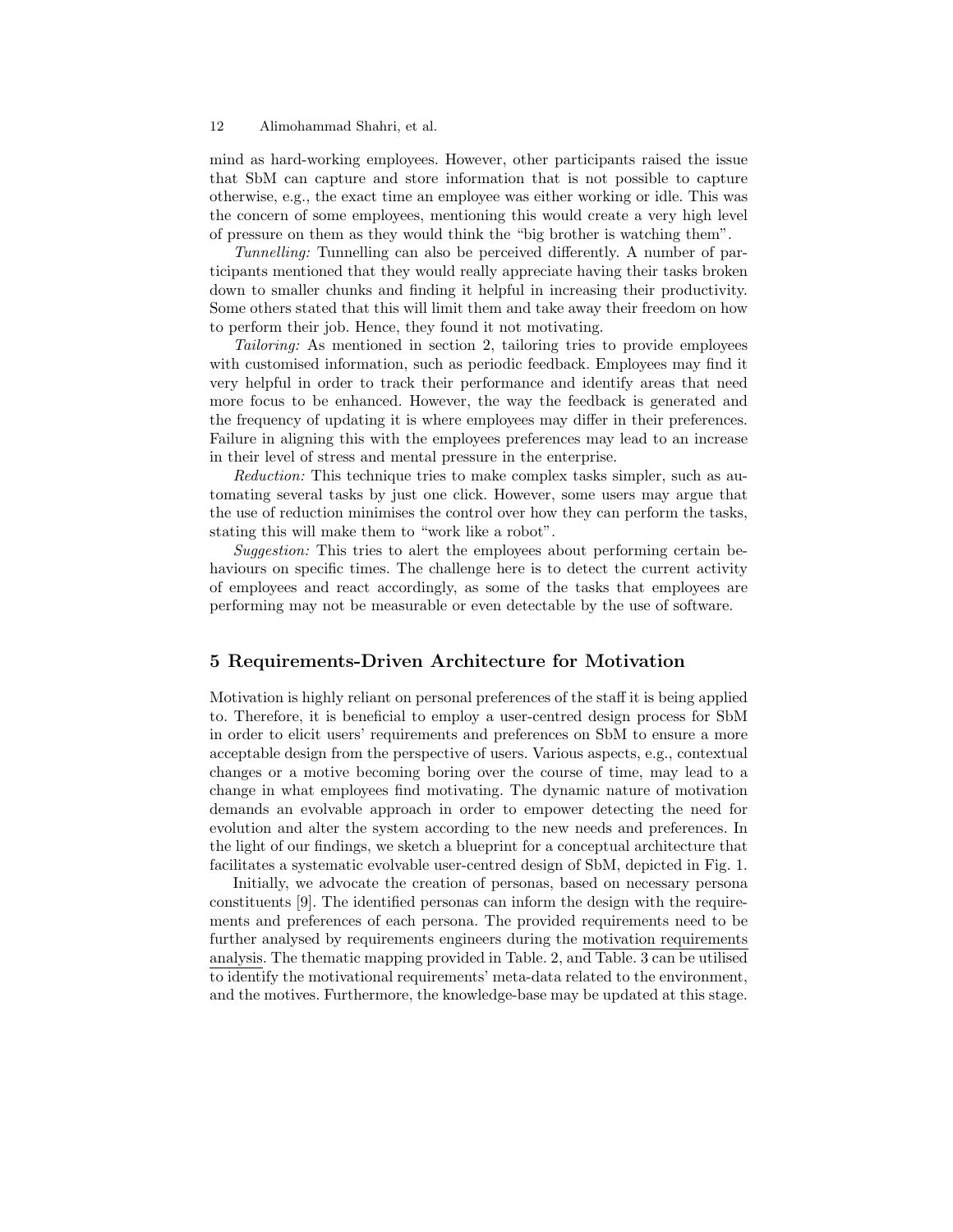

Fig. 1: Conceptual Architecture for Developing Software-based Motivation

Knowledge-base stores information related to personas' preferences and requirements, motivational properties, and possible outcomes of their combinations. Its content originates from new requirements and preferences, plus feedback elicited from actors or employees during later stages of software evolution.

The meta-data, in conjunction with the knowledge taken from the knowledgebase, will be used to find solutions for achieving motivational goals of the enterprise. A recommender system can be utilised at this stage to assess the given meta-data and the content of the knowledge-base to find possible solutions. Possible solutions, each with their possible effects on the productivity of employees and also their social and mental well-being within the workplace, will be used in the decision making process of the enterprise. Decision makers can choose a final decision based on their policies, business goals, and values.

In the implementation phase, the final decision is used to deploy the SbM in the enterprise. Besides, in order to sustain motivation and ensure the compatibility of the personas with the actual users and also to detect any changes over time, feedback elicitation will be initiated. Feedback elicitation phase tries to elicit any changes that can have an impact on the effectiveness of the design of SbM. The feedback stems from technological advances and changes in employees' preferences or the emergence of new employees in the enterprise, which yields the need for software evolution.

Software engineering can use control theory [23] to evolve and adapt the software system with the required changes through feedback loops. It sets a goal , monitors the output via sensors and measures the output with the reference point value. If the delta results in a need for a change in the software, the controller will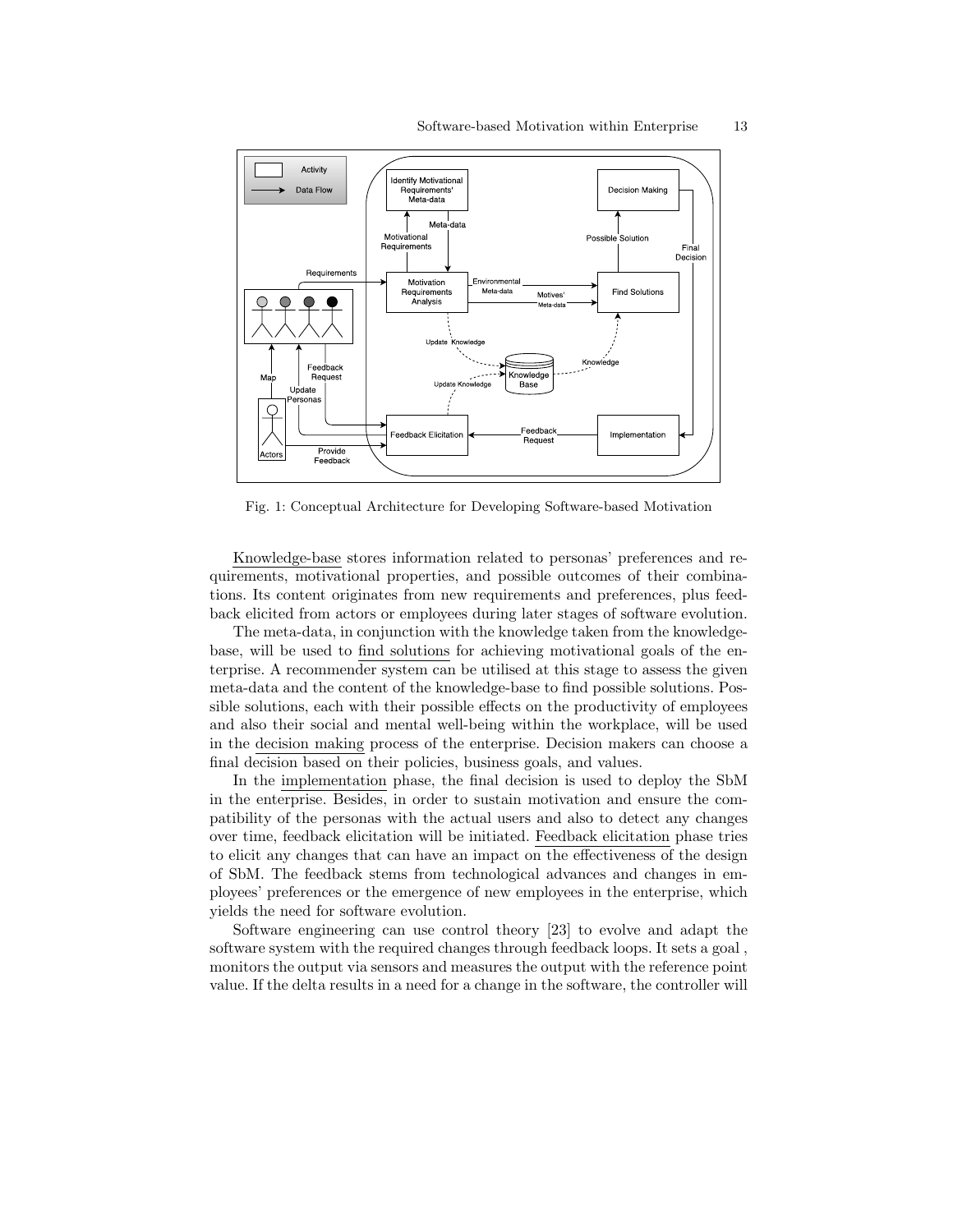introduce relevant changes to achieve desired outputs. However, SbM is highly reliant on users' perception. It is not a viable decision to rely on technological sensors to capture users' feelings and perceptions. The concept of social sensing [24] harnesses the cognitive power of users as monitors. This includes the value of the relevant contextual attributes and quality attributes which have not been thought of by requirements engineers or simply have emerged over time.

We advocate the use of control theory and social sensing, in developing SbM. This will enable a socially adaptive SbM solution. The concept of social adaptation [25], in the context of this study, could be seen as the ability of the system to gather people's perception on the quality of motives and their related concerns, and form a collective judgement and then decide and enact, or recommend, the best alternative to reach a motivational requirement or the best way to reach a business requirement with higher possibility of an increase in motivation.

# 6 Conclusion

In this paper, we argued the need for a systematic development of SbM in an enterprise. The lack of rigorous engineering principles for the development of SbM may inflict harm on the enterprise, such as creating tension and menacing social and mental well-being of employees within the workplace. Adding SbM introduces new concerns to the enterprise which need to be analysed. Various concerns are to be considered, which current methods and models do not take into account as a first-class problem. We provided a thematic mapping which paves the way for the modelling of SbM in enterprises and proposed a conceptual architecture that can utilise the thematic map for developing SbM. A further investigation is needed to study the use of this conceptual architecture in other enterprise modelling languages, e.g., goal models or process models, or the need for a new domain specific modelling language that can facilitate this conceptual architecture and comply the design of the SbM with the enterprise.

Acknowledgement This research has been funded by Bournemouth University and a European FP7 Marie Curie CIG grant (SOCIAD Project)

### References

- 1. Webb, E.N.: Gamification: When it works, when it doesnt. In: Design, User Experience, and Usability. Health, Learning, Playing, Cultural, and Cross-Cultural User Experience. Springer (2013) 608–614
- 2. Herzig, P., Ameling, M., Schill, A.: A generic platform for enterprise gamification. In: 2012 Joint Working IEEE/IFIP Conference on Software Architecture and European Conference on Software Architecture. (2012) 219–223
- 3. Simões, J., Redondo, R.D., Vilas, A.F.: A social gamification framework for a k-6 learning platform. Computers in Human Behavior 29(2) (2013) 345–353
- 4. King, D., Greaves, F., Exeter, C., Darzi, A.: gamification: Influencing health behaviours with games. Journal of the Royal Society of Medicine (3) (2013)